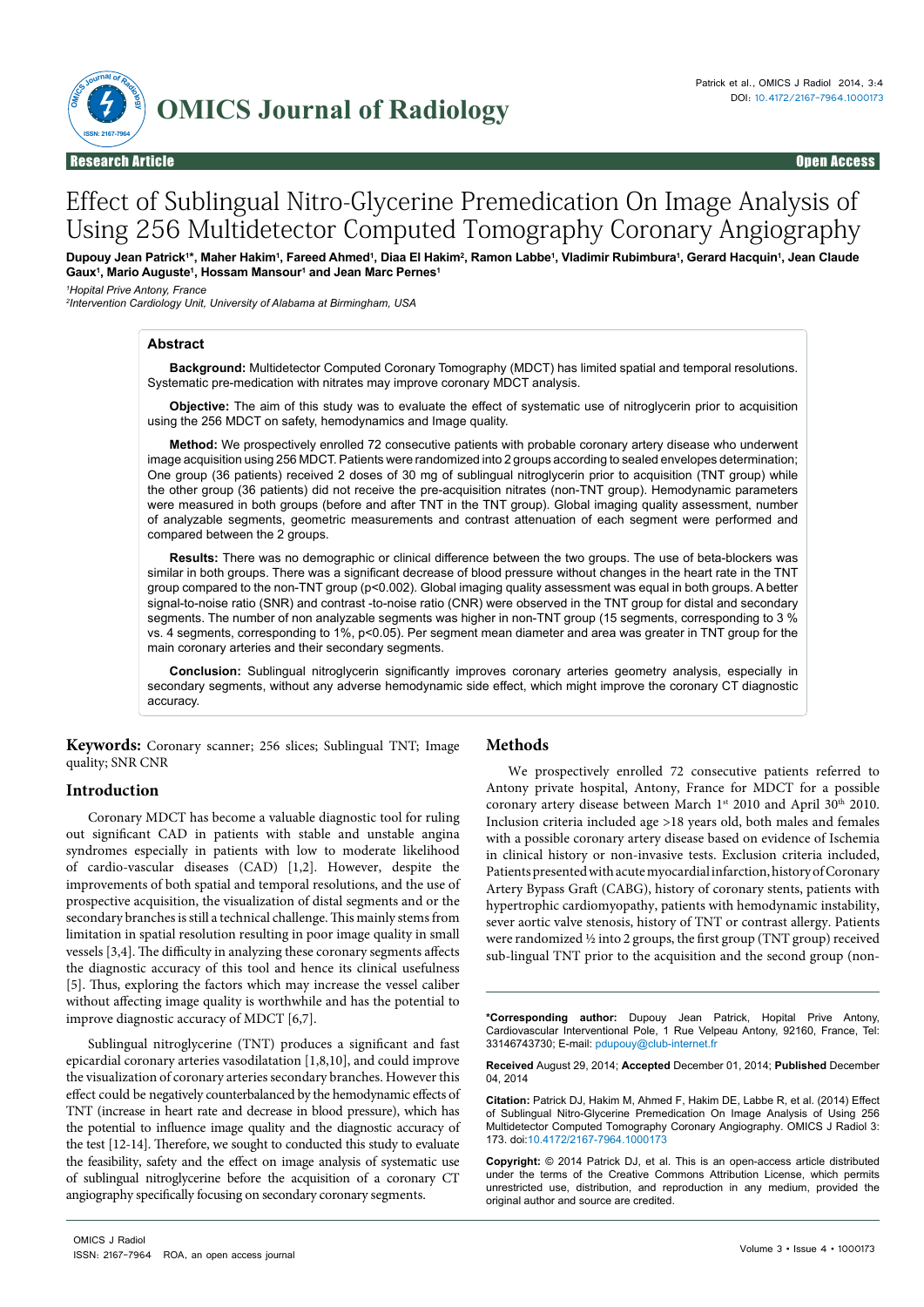**Citation:** Patrick DJ, Hakim M, Ahmed F, Hakim DE, Labbe R, et al. (2014) Effect of Sublingual Nitro-Glycerine Premedication On Image Analysis of Using 256 Multidetector Computed Tomography Coronary Angiography. OMICS J Radiol 3: 173. doi:10.4172/2167-7964.1000173

TNT group) did not receive pre-medication with TNT according to sealed envelopes randomization. The same CT machine (Brilliance 256 iCT, Philips Healthcare, Cleveland, Ohio, USA) was used and the same acquisition protocol has been applied for all patients. In the TNT group, all patients received 0.30 mg of sublingual nitroglycerin (Natispray®Teofarma) before starting the acquisition. As a part of the acquisition protocol, intra-venous beta-blockers were routinely administered for all patients of both groups if the heart rate exceeds 65 beats/minute. In the TNT group Heart rate (HR) and mean arterial pressure (MAP) were measured after the sublingual TNT and 3 minutes later. The study was approved from the hospital research committee and all patients gave consent to participate in the study.

## **Acquisition protocol**

All acquisitions were performed using a 256-multi detectors scanner (Brilliance iCT, Philips Healthcare, Cleveland, Ohio, USA, with 270 milliseconds rotation time, cover detector 80 mm (128×0.625 mm)). Charges in the borders of the tube were between 400 and 600 mAs, and voltage across the tube was 120 Kv. Biphasic contrast injection was used as follows: a bolus of 1 ml/kg of iodinated contrast (Omnipaque 350, GE healthcare, France) at 5.5 mL/ second followed by a 50-75 ml of physiological saline was injected into the ante brachial vein via a 16 gauge catheter using a double body injector (DStellant, Medrad Europe, the Netherlands). A base line scanning started by defining a region of interest (ROI) in the descending thoracic aorta, and image acquisition was automatically started when the signal attenuation reached a threshold of 110 Hounsfield units (HU). The scan was performed in the craniocaudal direction.

#### **Images analysis**

All the examinations were analyzed by two independent experts (MH and PD). The Coronary artery tree was divided into 17 segments according the ACC/AHA coronary segmentation classification [15]. The number of both analyzable and non-analyzable segments was determined for each coronary artery and its corresponding secondary branches.

#### **Quantitative measurements**

For each coronary segment mean coronary diameter and luminal areas were calculated from three points (proximal, meddle and distal), using a specialized software (Comprehensive Cardiac Analysis version 2.1, Philips, Amsterdam, The Netherland). Coronary stenosis defined as >50% narrowing in luminal diameter compared to the reference segment.

#### **Attenuation measurements**

To determine the homogeneity of the contrast material the mean attenuation of contrast medium was measured in the left ventricular cavity and myocardium [16] by a fixed circular region of interest (ROI) defined as 20 mm² for the left ventricle cavity placed at the apex in the four chambers view) and compared between patients and protocols.

For each coronary segment, attenuation of the contrast medium was measured by first calibrating a circular ROI in the middle segment. This standardized ROI was created to be as large as possible while still avoiding calcifications, plaques and stenosis [17-19]. Image noise was defined as the standard deviation within the ROI. The Signal- to- noise ratio (SNR) was defined as the ratio of attenuation in Hounsfield units (HU) in the coronary lumen to image noise. Contrast-to-noise ratio (CNR) was calculated by dividing the difference between the intravascular density and the perivascular density by the image noise.

### **Visual quality evaluation**

The global Image quality was assessed by consensus of two independent operators (M Hakim, P Dupouy) and classified into 3 classes: good, average and non-interpretable.

Page 2 of 5

## **Statistical study**

Continuous variable were presented as the mean value  $\pm$  SD and compared using paired or unpaired Student *t-*test as appropriate. Categorical variables were presented as numbers and percentage and compared with Chi-square or Fischer's exact test. A *P-*value<0.05 was considered statistically significant. Statistical analysis was performed with SPSS version 19 (SPSS, Chicago, Illinois)*.*

## **Results**

The base-line demographic and clinical characteristics of both groups are shown in Table 1. The mean dose of beta-blocker was 5.4 ± 0.6 mg in TNT group and  $2.4 \pm 0.6$  mg in the non-TNT group, p=0.0005. The mean heart rate during acquisition was similar in both groups (61.2  $\pm$  1.5 bpm vs. 61.9  $\pm$  1.5 bpm in TNT and non-TNT group respectively, p=0.8). Sublingual TNT did not produce clinical side effects despite a mild decrease in the mean systemic blood pressure from  $101 \pm 8.2$  mmHg to  $95 \pm 7.1$  mmHg (p=0.002) and did not changed Heart rate (69.5  $\pm$  0.4 bpm to 70.9  $\pm$  0.4 bpm, NS). Prospective acquisition was used and images were reconstructed mainly at 75% phase of the cardiac cycle for both groups.

The overall image quality evaluation was comparable in both groups; 94.4% of images in the TNT group and. 91.7% in the non-TNT group (p=0.6) were judged of good quality.

 Five subjects in the TNT group (13.8%) presented with coronary stenosis >50% in the TNT group versus 3 subjects (8.3%) in the non-TNT group (p=0.7)

A total of 536 and 531 segments were analyzed in the TNT and non-TNT groups respectively. The number of non-analyzable segments was higher in the non-TNT group compared with TNT group (4 segments vs. 15 segments, p=0.012). As regard the secondary segments 4 out of 199 of them were missed in TNT group versus 13 out of 180 in non-TNT group (p=0.019) (Tables 1 and 2).

#### **Coronary segments evaluation**

Table 3 shows measurements of the mean diameters and surface area of the main coronary arteries. Per segment average diameter and surface area were greater in TNT group than in non-TNT group  $3.2 \pm$ 0.1 mm vs.  $2.8 \pm 0.1$  mm, p<0.0001 and  $8.6 \pm 0.3$  mm<sup>2</sup> vs.  $6.2 \pm 0.3$  mm<sup>2</sup>,

|                                        | <b>TNT Group</b><br>$(n=36)$ | Non-TNT<br>group $(n=36)$ | p value |  |
|----------------------------------------|------------------------------|---------------------------|---------|--|
| Age $(y)$                              | $57 \pm 2.2$                 | $57.9 \pm 2.2$            | 0.8     |  |
| Men $n(\%)$                            | 11 (30.6)                    | 15(41.7)                  | 0.5     |  |
| BMI Kg/m <sup>2</sup>                  | $27 \pm 0.7$                 | $26 \pm 0.7$              | 0.3     |  |
| Diabetes n (%)                         | 2(5.6)                       | 3(8.3)                    | 1       |  |
| Active smokers n (%)                   | 9(25)                        | 6(16.7)                   | 0.6     |  |
| Dyslipidemia n (%)                     | 11 (30.6)                    | 9(25)                     | 0.8     |  |
| Hypertension n (%)                     | 13 (36.1)                    | 7(19.4)                   | 0.9     |  |
| Oral beta blockers pre-treatment n (%) | 8(22.2)                      | 5(13.9)                   | 0.54    |  |
| $DLP$ (m $Gy.cm$ )                     | $431.8 \pm 61$               | $360.5 \pm 65.7$          | 0.43    |  |

Data are presented as mean ± SD, or numbers and percentage, BMI= body mass index, DLP=dose length product

**Table 1:** Patients demographic and clinical data.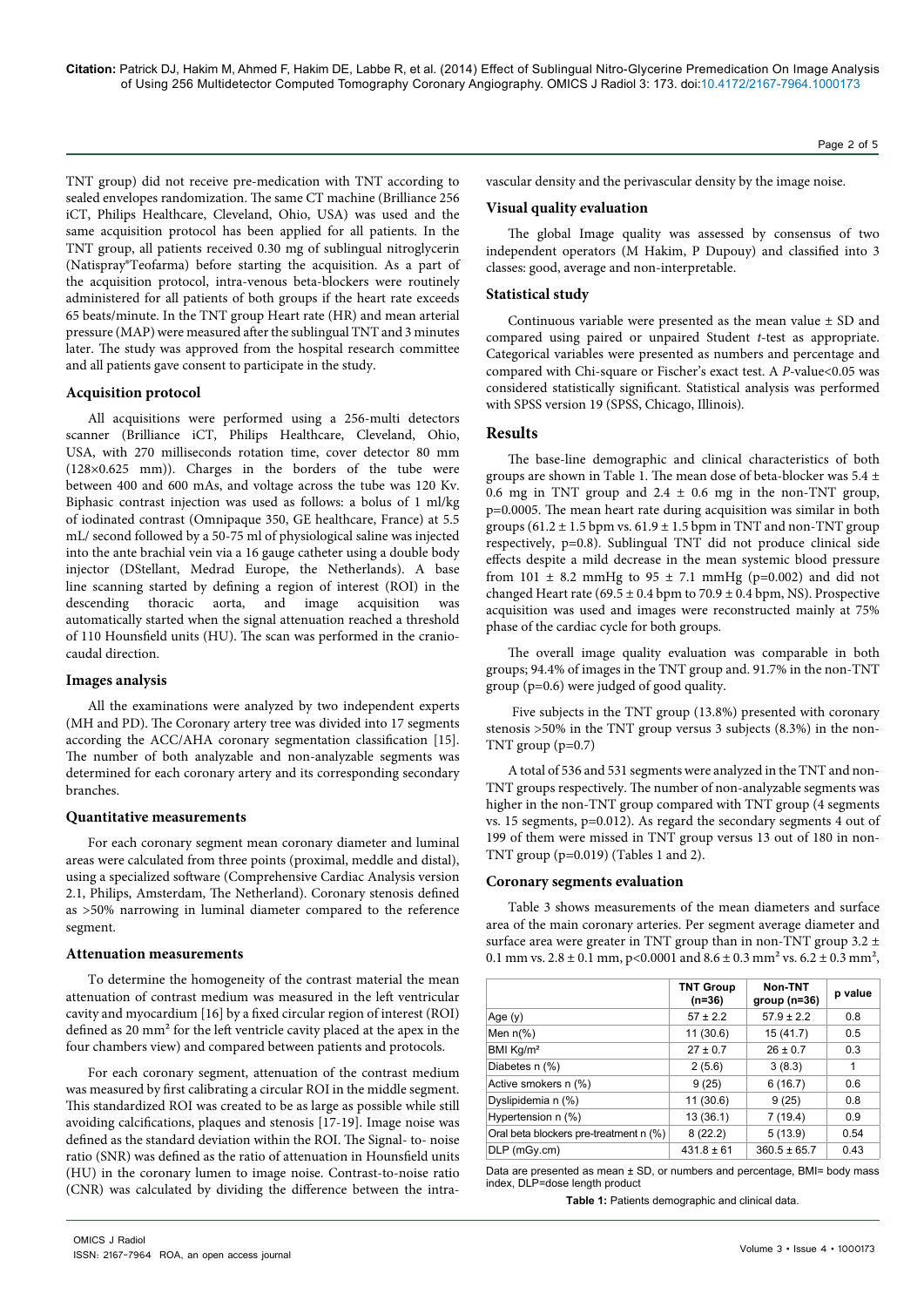**Citation:** Patrick DJ, Hakim M, Ahmed F, Hakim DE, Labbe R, et al. (2014) Effect of Sublingual Nitro-Glycerine Premedication On Image Analysis of Using 256 Multidetector Computed Tomography Coronary Angiography. OMICS J Radiol 3: 173. doi:10.4172/2167-7964.1000173

Page 3 of 5

|                                      | <b>TNT Group</b><br>$(n=36)$ | Non-TNT<br>$(n=36)$ | Δ (%)    | р        |
|--------------------------------------|------------------------------|---------------------|----------|----------|
| LM Diameter (mm)                     | $4.6 \pm 0.1$                | $4.1 \pm 0.1$       | $+12.2%$ | < 0.0001 |
| LM Area (mm <sup>2</sup> )           | $16.8 \pm 0.7$               | $13.3 \pm 0.7$      | $+26.3%$ | 0.0003   |
| Proximal LAD diameter (mm)           | $4 \pm 1.1$                  | $3.3 \pm 0.5$       | $+21.2%$ | < 0.0009 |
| Proximal LAD area (mm <sup>2</sup> ) | $11.4 \pm 3.8$               | $8.5 \pm 2.9$       | $+34.1%$ | 0.0005   |
| Mid LAD Diameter (mm)                | $3.3 \pm 0.8$                | $2.7 \pm 0.8$       | $+22.2%$ | < 0.0001 |
| Mid LAD Area (mm <sup>2</sup> )      | $8.3 \pm 0.4$                | $6 \pm 0.4$         | $+38.3%$ | < 0.0001 |
| Distal LAD diameter (mm)             | $1.8 \pm 0.04$               | $1.5 \pm 0.04$      | $+20%$   | < 0.0001 |
| Distal LAD Area (mm <sup>2</sup> )   | $3.1 \pm 0.2$                | $2.6 \pm 0.2$       | $+15.4%$ | 0.0003   |
| LCx Diameter (mm)                    | $3.4 \pm 0.9$                | $3 \pm 0.1$         | $+13.3%$ | < 0.0001 |
| LCx Area (mm <sup>2</sup> )          | $9.3 \pm 0.4$                | 7 ± 0.4             | $+32.9%$ | 0.0002   |
| Proximal RCA Diameter (mm)           | $3.9 \pm 0.1$                | $3.4 \pm 0.1$       | $+14.7%$ | 0.0007   |
| Proximal RCA Area (mm <sup>2</sup> ) | $12,3 \pm 0,6$               | $8.9 \pm 0.6$       | $+38.2%$ | 0.0003   |
| Mean RCA Diameter (mm)               | $3.4 \pm 0.1$                | $2.9 \pm 0.01$      | $+17.2%$ | 0.0015   |
| Mean RCA Area (mm <sup>2</sup> )     | $9.5 \pm 0.6$                | $6.6 \pm 0.6$       | $+43.9%$ | 0.0003   |
| Distal RCA Diameter (mm)             | $2.9 \pm 0.1$                | $2.4 \pm 0.1$       | $+20.8%$ | 0.0011   |
| Distal RCA Area (mm <sup>2</sup> )   | $7 \pm 0.5$                  | $4.9 \pm 0.5$       | $+42.9%$ | 0.0019   |

Data are presented, as mean ± SD. LAD=left anterior descending, LCx=left circumflex, RCA=right coronary artery, Mg=marginal branch

**Table 2**: Computed tomography measurements of the main coronary arteries segments with and without TNT.

|                                 | <b>TNT</b> group<br>$(n=36)$ | Non-TNT group<br>$(n=36)$ | Δ (%)    | P        |
|---------------------------------|------------------------------|---------------------------|----------|----------|
| Diagonal diameter (mm)          | $2.1 \pm 0.1$                | $1.7 \pm 0.1$             | $+23.5%$ | < 0.0001 |
| Diagonal Area(mm <sup>2</sup> ) | $4 \pm 0.2$                  | $2.6 \pm 0.2$             | $+53.8%$ | < 0.0001 |
| Mg diameter (mm)                | $2.3 \pm 0.1$                | $1.9 \pm 0.1$             | $+21.1%$ | 0.0010   |
| Mg Area (mm <sup>2</sup> )      | $4.3 \pm 0.3$                | $3 \pm 0.3$               | $+43.3%$ | 0.0031   |
| PDA Diameter (mm)               | $2.1 \pm 0.1$                | $1.7 \pm 0.1$             | $+23.5%$ | < 0.0001 |
| PDA area (mm <sup>2</sup> )     | $3.8 \pm 0.4$                | $2.8 \pm 0.4$             | $+35.7%$ | 0.05     |
| PLA diameter (mm)               | $2.1 \pm 0.1$                | $1.8 \pm 0.1$             | $+16.7%$ | 0.0251   |
| PLA Area (mm <sup>2</sup> )     | $3.8 \pm 0.2$                | $2.8 \pm 0.2$             | $+35.7%$ | 0.0088   |

Data are presented, as mean ± SD. Mg=marginal branch, PDA=posterior descending artery, PLA=posterior lateral artery

**Table 3:** Computed tomography measurements of the secondary coronary arteries with and without TNT.

p<0.05 respectively. This remains true for segments of the secondary branches; mean diameters and surface areas were (2.2 ± 0.04 mm vs.  $1.8 \pm 0.04$  mm, p<0.0001;  $3.9 \pm 0.2$  mm<sup>2</sup> vs.  $3.1 \pm 0.2$  mm<sup>2</sup>, p=0.001) for both groups respectively (Table 3).

### **Attenuation measurement**

SNR for the left ventricular Images was similar in the two groups  $(12.1 \pm 5.9 \text{ vs. } 10.5 \pm 4; \text{ p=0.19}).$  There was a non-significant difference between the two groups regarding the CNR (9.2  $\pm$  5 vs. 8  $\pm$  3.2; p=0.27).

A better SNR and CNR were observed in the TNT group. This difference was statistically significant for the distal LAD segments, proximal, distal and Lateral segments, as well as for the diagonal and posterior descending artery segments (Tables 4 and 5).

By analyzing all the segments, a trend to linear decrease of the SNR and CNR was observed from proximal to distal coronary segments, which reached statistical significance when focusing on right coronary artery  $(p=0.003)$ 

## **Discussion**

To the best of our knowledge the benefits of sublingual TNT has been previously described for 16 and 64 slices scanners [6,7,20], but remains inconsistently administered during cardiac MDCT acquisition. The main findings of this study can be summarized as

|                          | TNT group<br>$(n=36)$ | Non-TNT group<br>$(n=36)$ | р     |
|--------------------------|-----------------------|---------------------------|-------|
| Signal to noise ratio    |                       |                           |       |
| LM SNR                   | $12.6 \pm 5.9$        | $12.1 \pm 6.6$            | 0.781 |
| <b>LAD1 SNR</b>          | $10.7 \pm 6.7$        | $8.9 \pm 9.1$             | 0.351 |
| <b>LAD 2 SNR</b>         | $9.0 \pm 7.1$         | $6.5 \pm 5.2$             | 0.102 |
| LAD 3 SNR                | $8.7 \pm 5.8$         | $6.2 \pm 3.7$             | 0.041 |
| LCx 1 SNR                | $17.9 \pm 11.2$       | $10.8 \pm 5.2$            | 0.001 |
| LCx 2 SNR                | $15.7 \pm 13.2$       | $9.1 \pm 4.4$             | 0.009 |
| RCA 1SNR                 | $20.3 \pm 15.3$       | $14.6 \pm 11.9$           | 0.092 |
| RCA 2 SNR                | $14.4 \pm 13.5$       | $9.3 \pm 7$               | 0.055 |
| RCA 3 SNR                | $14.5 \pm 6.9$        | $11.9 \pm 7.5$            | 0.147 |
| Contrast to noise ration |                       |                           |       |
| LM                       | $14.1 \pm 6.5$        | $13.7 \pm 7.3$            | 0.813 |
| LAD <sub>1</sub>         | $12.1 \pm 7.4$        | $10 \pm 9.9$              | 0.334 |
| LAD <sub>2</sub>         | $10.4 \pm 7.9$        | $7.6 \pm 6.2$             | 0.123 |
| LAD <sub>3</sub>         | $10.4 \pm 7.9$        | $7.6 \pm 6.2$             | 0.083 |
| LCx 1                    | $20.1 \pm 12.5$       | $12.3 \pm 6$              | 0.002 |
| LCx <sub>2</sub>         | $17.7 \pm 14.5$       | $10.7 \pm 5.2$            | 0.012 |
| RCA <sub>1</sub>         | $22.6 \pm 16.6$       | $16.5 \pm 12.4$           | 0.088 |
| RCA <sub>2</sub>         | $16.2 \pm 14.9$       | $10.6 \pm 7.9$            | 0.061 |
| RCA <sub>3</sub>         | $16.4 \pm 7.6$        | $13.8 \pm 8.8$            | 0.208 |
| LM                       | $14.1 \pm 6.5$        | $13.7 \pm 7.3$            | 0.813 |

Data are presented as mean ± SD. LV is left Ventricle, LM is left Main Artery, LAD is Left Anterior Descending Artery, LCx is left Circumflex, RCA is Right Coronary Artery

**Table 4:** SNR and CNR for main coronary segments.

|                | <b>TNT group</b> | Control group  | p     |
|----------------|------------------|----------------|-------|
| Diagonal SNR   | $8.2 \pm 5.6$    | $5.4 \pm 3$    | 0.014 |
| Diagonal CNR   | $9.4 \pm 6.3$    | $6.4 \pm 3.4$  | 0.017 |
| Mg SNR         | $10.1 \pm 6.4$   | $8.4 \pm 5.8$  | 0.248 |
| Mg CNR         | $11.6 \pm 7.2$   | $9.9 \pm 6.7$  | 0.321 |
| <b>PDA SNR</b> | $9 \pm 4.8$      | $6.3 \pm 3.6$  | 0.015 |
| PDA CNR        | $10.4 \pm 5.4$   | $7.7 \pm 4.2$  | 0.024 |
| <b>PLA SNR</b> | $9.5 \pm 6.2$    | $9.4 \pm 6.5$  | 0.914 |
| PLA CNR        | $11.2 \pm 7$     | $11.5 \pm 7.7$ | 0.871 |

Data are presented as mean±SD. Mg is Marginal Branch, PDA is Posterior Descending Artery, PLA is Posterior Lateral Artery

**Table 5:** SNR and CNR of secondary coronary segments.

follow; 1- systematic use of sub-lingual TNT before acquisition is well tolerated, does not compromise the image quality and substantially improve the geometry of the epicardial coronary arteries allowing with greater ease the evaluation of the main arteries and the secondary segments (Figure 1). 2-Our study emphasizes the fact that sublingual TNT should be systematically used with respect of contra-indications even with the use of a last generation machines.

The increase in the number of detectors does not really affect spatial resolution of the scanners, which remains between 0.5 and 0.8 mm depending on the machine. Variability in such technical characteristics hampered the study of vessels less than 2 mm in diameter. So far; the coronary segmentation in imaging scanner has been formally limited to vessels more than 2 mm in diameter [4,20,21], while the secondary branches less than 2 mm have always been underevaluated with less favorable diagnostic accuracy when compared to angiography [4,12].

It is worth to know that the diagnostic accuracy of coronary CT angiography is less accurate compared with other diagnostic tools when it is used for evaluation of these secondary segments [4,5]. A number of studies showed the low diagnostic accuracy of CT scan in evaluating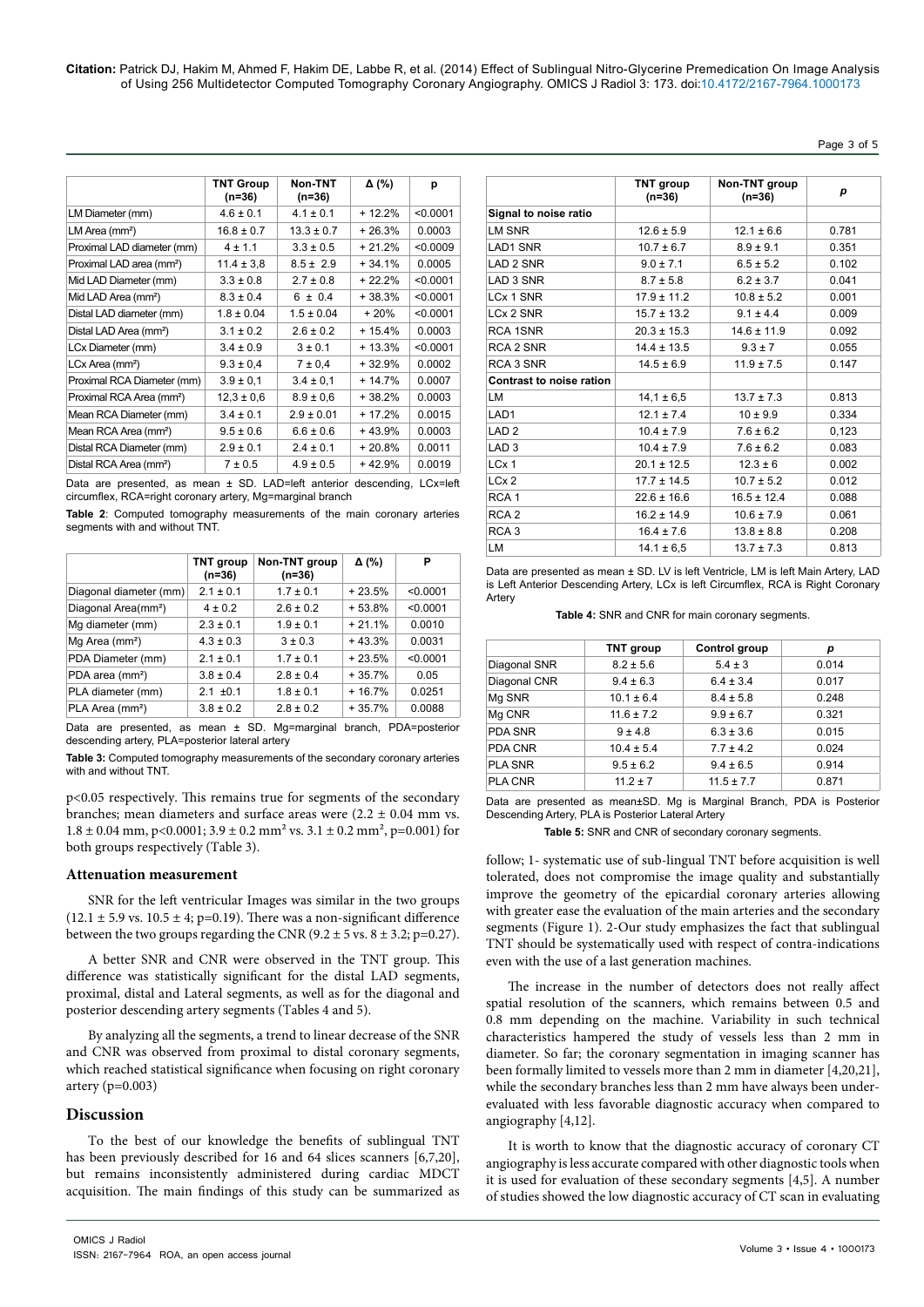

Figure 1: Direct comparison of coronary scanner coronary imaging with (A) and without (B) previous TNT used. Note the important size difference for RCA and proximal LAD.

the secondary segments compared with those evaluating only the main epicardial vessels. In a study using a 320 detectors machine, Nasis et al. [22] described a decreased image quality as segments progress from the proximal to distal part of the coronary arteries corresponding to poorer signal to noise ratio. In this study, two secondary branch lesions failed to be diagnosed because of their small diameters and poor image quality. On the same line, in another study by Chao et al. [23] found a decrease in the sensitivity and positive predictive value of the analysis of main segments compared to secondary segments analysis using a 256 detectors machine, taking into account that in this study they did not use systematic pre acquisition TNT.

Thus, TNT use has the potential to increase the accuracy of lesion detection by increasing the size of secondary and distal segments as described by Chun et al. on a 16 detectors machine [20]. Pre- treatment with TNT as discussed by Decramer et al. [6] has shown an improvement in the qualitative analysis of the septal and sino-atrial branches visibility however, it was of limited clinical relevance. More interestingly Chi-Ming Lee et al. concluded that sublingual TNT increased the number of visible secondary branches on a 64 slices scanner without affecting the image quality [2].

In the present study the vasodilatation effect of TNT seems to be equal or greater for secondary segments than for the main coronary epicardic arteries. Taking into consideration that the acquisition protocol was the same for all patients, this geometric impact might contribute to the observed increase of segmental SNR and CNR. This could result in an improvement of the number of analyzable segments and by consequence the diagnostic performances of the coronary scanner.

Notably, another point of interest is the hemodynamic impact of TNT, which can influence quality of the acquisition. As previously mentioned TNT induced slight hemodynamic modifications which did not influence neither the patient tolerance nor the imaging quality refuting argument which limit he systematic use of TNT before coronary CT acquisition. On the other hand, the pre-medication with TNT did mildly lower the mean BP while it did not increase the heart rate mainly due to its use in conjunction with beta blockers. Furthermore, the use of beta-blockers has resulted in a comparable acquisition heart rate in both groups, despite a higher beta-blockers dose in the TNT group. Meanwhile, Low heart rate (<65 bpm) facilitate prospective acquisition and guaranteed good image quality in both groups. In comparison to the present study, Chun et al. [20] described a TNT induced increase in heart rate of  $1 \pm 2.4$  bpm and a BP decrease of  $8.3 \pm 14$  mm Hg. In our study per protocol of acquisition beta-blockers were routinely used by intravenous injection just before the acquisition with no adverse side effect, while in the other studies the protocol of acquisition involved administration or oral beta blockers 1 hour or more before the test.

Page 4 of 5

# **Study limitations**

First, this is a single center with a small sample size comparatively lacking the statistical power. Second, it was not feasible, due to technical and radiological safety measures, to conduct the study by performing the test with and without TNT on the same patient. Therefore the TNT effect was evaluated by comparing two randomized groups of patients with and without pre-medication with TNT. Third, we did not compare the diagnostic accuracy of sublingual TNT prior to MDCT to another imaging modalities such as the angiography. Larger randomized studies with head to head comparison with coronary angiography could provide more accurate results.

# **Conclusion**

This study showed that use of sublingual TNT before image acquisition using 256 MDCT can ameliorate image analysis especially in the secondary and distal coronary artery segments strongly supporting the systematic use of sublingual TNT before coronary scanner acquisition.

## **References**

- 1. [Task Force on Myocardial Revascularization of the European Society](http://www.ncbi.nlm.nih.gov/pubmed/20850034)  [of Cardiology \(ESC\) and the European Association for Cardio-Thoracic](http://www.ncbi.nlm.nih.gov/pubmed/20850034)  [Surgery \(EACTS\)1; European Association for Percutaneous Cardiovascular](http://www.ncbi.nlm.nih.gov/pubmed/20850034)  [Interventions \(EAPCI\), Kolh P, Wijns W, Danchin N, Di Mario C, et al. \(2010\)](http://www.ncbi.nlm.nih.gov/pubmed/20850034)  [Guidelines on myocardial revascularization. Eur J CardiothoracSurg 38 Suppl:](http://www.ncbi.nlm.nih.gov/pubmed/20850034)  [S1-1S52.](http://www.ncbi.nlm.nih.gov/pubmed/20850034)
- 2. [Boussel L, Douek P, Revel D \(2006\) Cardiac CT: What role should it play in](http://www.ncbi.nlm.nih.gov/pubmed/17095958)  [coronary artery disease? J Radiol 87: 1637-1641.](http://www.ncbi.nlm.nih.gov/pubmed/17095958)
- 3. [Caussin C, Larchez C, Ghostine S, Pesenti-Rossi D, Daoud B, et al. \(2006\)](http://www.ncbi.nlm.nih.gov/pubmed/16996865)  [Comparison of coronary minimal lumen area quantification by sixty-four](http://www.ncbi.nlm.nih.gov/pubmed/16996865)[slice computed tomography versus intravascular ultrasound for intermediate](http://www.ncbi.nlm.nih.gov/pubmed/16996865)  [stenosis. Am J Cardiol 98: 871-876.](http://www.ncbi.nlm.nih.gov/pubmed/16996865)
- 4. [Hamon M, Biondi-Zoccai GG, Malagutti P, Agostoni P, Morello R, et al. \(2006\)](http://www.ncbi.nlm.nih.gov/pubmed/17084268)  [Diagnostic performance of multislice spiral computed tomography of coronary](http://www.ncbi.nlm.nih.gov/pubmed/17084268)  [arteries as compared with conventional invasive coronary angiography: a](http://www.ncbi.nlm.nih.gov/pubmed/17084268)  [meta-analysis. J Am CollCardiol 48: 1896-1910.](http://www.ncbi.nlm.nih.gov/pubmed/17084268)
- 5. [Sun Z, Jiang W \(2006\) Diagnostic value of multislice computed tomography](http://www.ncbi.nlm.nih.gov/pubmed/16887313)  [angiography in coronary artery disease: a meta-analysis. Eur J Radiol 60: 279-](http://www.ncbi.nlm.nih.gov/pubmed/16887313) [286.](http://www.ncbi.nlm.nih.gov/pubmed/16887313)
- 6. [Decramer I, Vanhoenacker PK, Sarno G, Van Hoe L, Bladt O, et al. \(2008\)](http://www.ncbi.nlm.nih.gov/pubmed/18094315)  [Effects of sublingual nitroglycerin on coronary lumen diameter and number of](http://www.ncbi.nlm.nih.gov/pubmed/18094315)  [visualized septal branches on 64-MDCT angiography. AJR Am J Roentgenol](http://www.ncbi.nlm.nih.gov/pubmed/18094315)  [190: 219-225.](http://www.ncbi.nlm.nih.gov/pubmed/18094315)
- 7. [Lee CM, Wang HJ, Kung CH, Lin YH, Leung TK, et al. \(2011\) Evaluation of](http://www.jecm-online.com/article/S1878-3317%2811%2900029-5/abstract)  [Nitroglycerin Premedication on the Arterial Luminal Diameter and Branches of](http://www.jecm-online.com/article/S1878-3317%2811%2900029-5/abstract)  [Coronary Arteries on {64-Multidetector} Computed Tomography Angiography.](http://www.jecm-online.com/article/S1878-3317%2811%2900029-5/abstract)  [Journal of Experimental & Clinical Medicine 3: 85-88.](http://www.jecm-online.com/article/S1878-3317%2811%2900029-5/abstract)
- 8. [Rehr RB, Jackson JA, Winniford MD, Campbell WB, Hillis LD \(1984\) Mechanism](http://www.ncbi.nlm.nih.gov/pubmed/6437206)  [of nitroglycerin-induced coronary dilatation: lack of relation to intracoronary](http://www.ncbi.nlm.nih.gov/pubmed/6437206)  [thromboxane concentrations. Am J Cardiol 54: 971-974.](http://www.ncbi.nlm.nih.gov/pubmed/6437206)
- 9. [Drieu la RC, Roupie E, Richard V, Giudicelli JF, Berdeaux A \(1992\) Differential](http://www.ncbi.nlm.nih.gov/pubmed/1530432)  [action of nitrate derivatives and arterial vasodilators on coronary circulation. An](http://www.ncbi.nlm.nih.gov/pubmed/1530432)  [experimental approach and therapeutic consequences. Archives des maladies](http://www.ncbi.nlm.nih.gov/pubmed/1530432)  [du coeuret des vaisseaux 85:67-71.](http://www.ncbi.nlm.nih.gov/pubmed/1530432)
- 10. [Schnaar RL, Sparks HV \(1972\) Response of large and small coronary arteries](http://www.ncbi.nlm.nih.gov/pubmed/4625025)  [to nitroglycerin, NaNO2 , and adenosine. Am J Physiol 223: 223-228.](http://www.ncbi.nlm.nih.gov/pubmed/4625025)